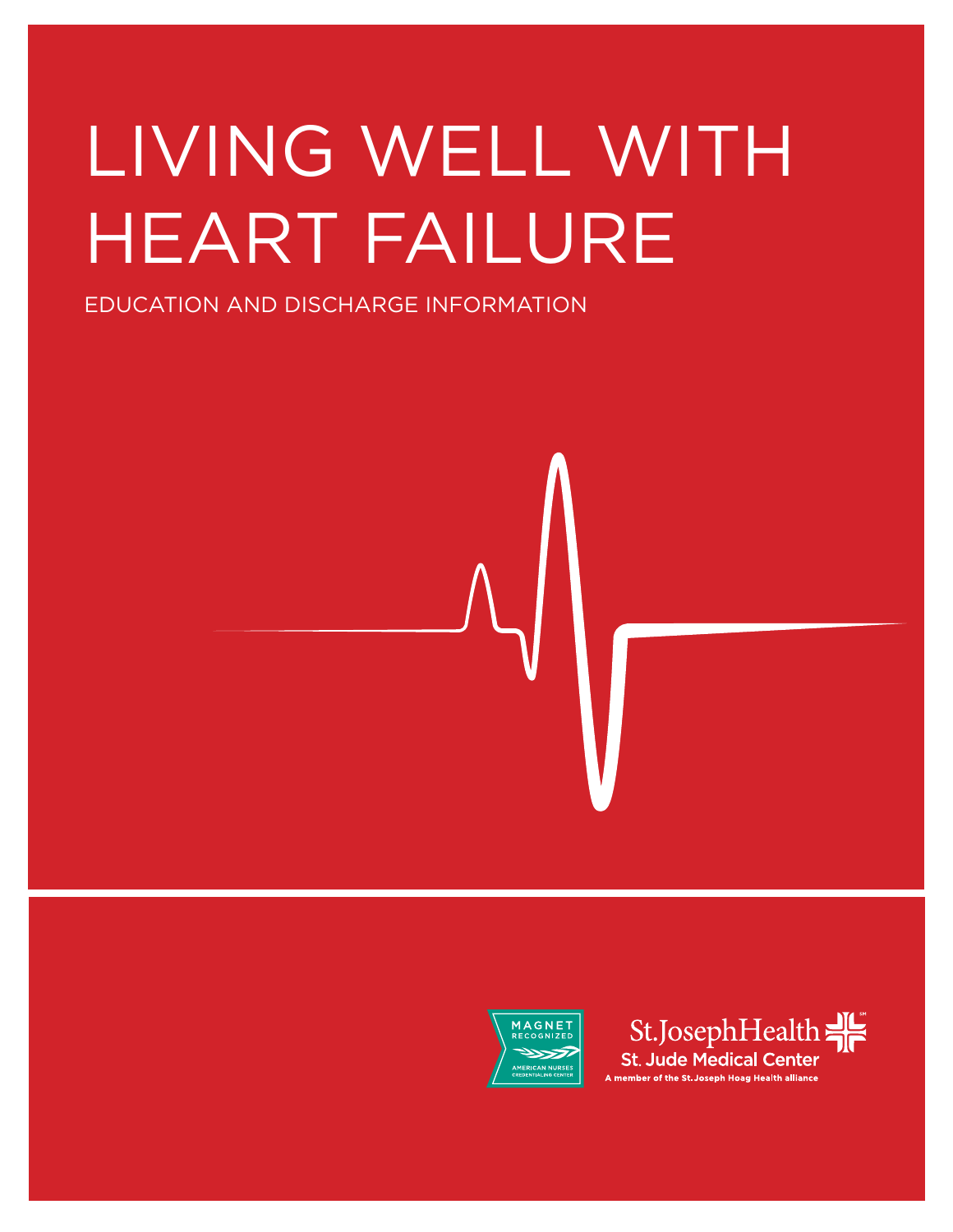## HOW DOES YOUR HEART WORK?

Your heart is a muscular organ that pumps blood to your body. Blood carries the oxygen and nutrients that your organs need to work well. A healthy heart supplies your body with the right amount of blood at the rate needed to work well. If disease or injury weakens your heart, your body's organs won't receive enough blood to work normally.

## WHAT IS CONGESTIVE HEART FAILURE?

Heart failure is a condition in which the heart can't pump enough blood to meet the body's needs. It develops over time as the heart muscle becomes too weak or too stiff.

Congestive heart failure (CHF) is a chronic progressive condition that affects the pumping power of your heart muscles. It is the term used to describe when fluid gets backed up into the lungs causing shortness of breath, chest pain, coughing, weakness and trouble sleeping.

## WHAT CAUSES HEART FAILURE?

Heart Failure may result from other health conditions that directly affect your cardiovascular system. This is why it's important to get annual checkups to lower your risk for heart health problems, including high blood pressure (hypertension), coronary artery disease and valve conditions.

#### Hypertension

Hypertension (High blood pressure) is when your blood pressure, the force of your blood pushing against the walls of your blood vessels, is consistently too high. the force and friction of high blood pressure damages the delicate tissues inside the arteries. In turn, LDL (bad) cholesterol forms plaque along tiny tears in the artery walls, signifying the start of atherosclerosis (a slow, progressive disease where fatty deposits clog arteries). The more the plaque and damage increases, the narrower (smaller) the insides of the arteries become - raising blood pressure and starting a vicious circle that further harms your arteries, heart and the rest of your body.

#### Coronary Artery Disease

Cholesterol and other types of fatty substances can block the coronary arteries, which are the small arteries that supply blood to the heart. This causes the arteries to become narrow. Narrower coronary arteries restrict your blood flow and can lead to damage in your arteries and eventually your heart.

#### Heart Valve Conditions

Your heart valves regulate blood flow through your heart by opening and closing to let blood in and out of the chambers. Valves that don't open and close correctly may force your ventricles to work harder to pump blood. This can be a result of a heart infection or defect.

#### Other conditions

While heart-related diseases can lead to CHF, there are other seemingly unrelated conditions that may increase your risk, too. These include diabetes, thyroid disease, and obesity. Severe infections and allergic reactions may also contribute to CHF.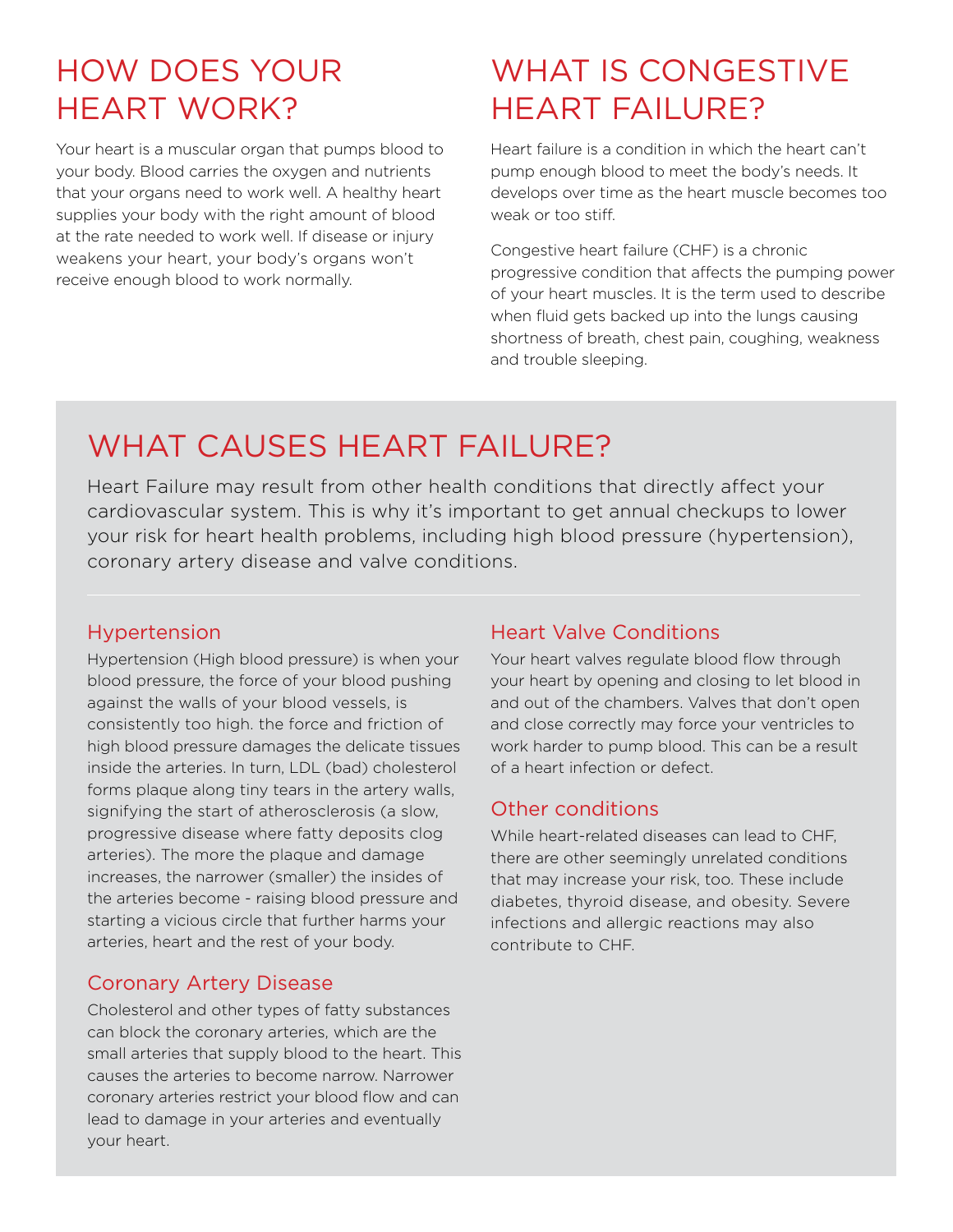## THE SIGNS AND SYMPTOMS OF HEART FAILURE?



Shortness of breath or trouble breathing



lightheadedness



Dizziness or Fatigue (tiredness)



Sudden weight gain

Swelling in the ankles, feet, legs, abdomen, and veins in the neck

All of these symptoms are the result of fluid build-up in your body. Fluid build-up from heart failure also causes weight gain, frequent urination, and a cough that's worse at night and when you're lying down. Acute shortness of breath is a sign of pulmonary edema (e-DE-ma). This is a condition in which too much fluid builds up in your lungs. The condition requires emergency treatment.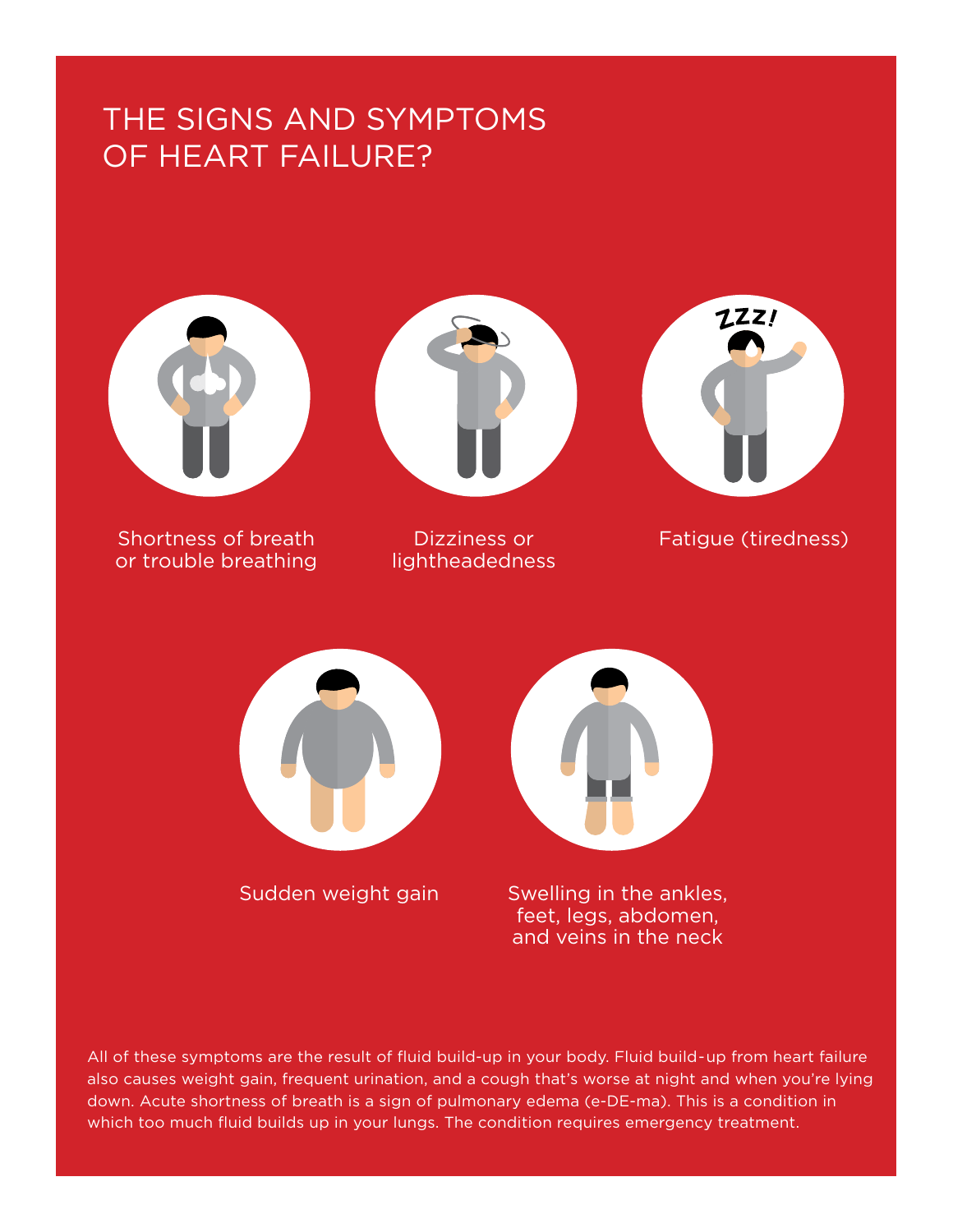## HEART FAILURE SIGNS AND SYMPTOMS

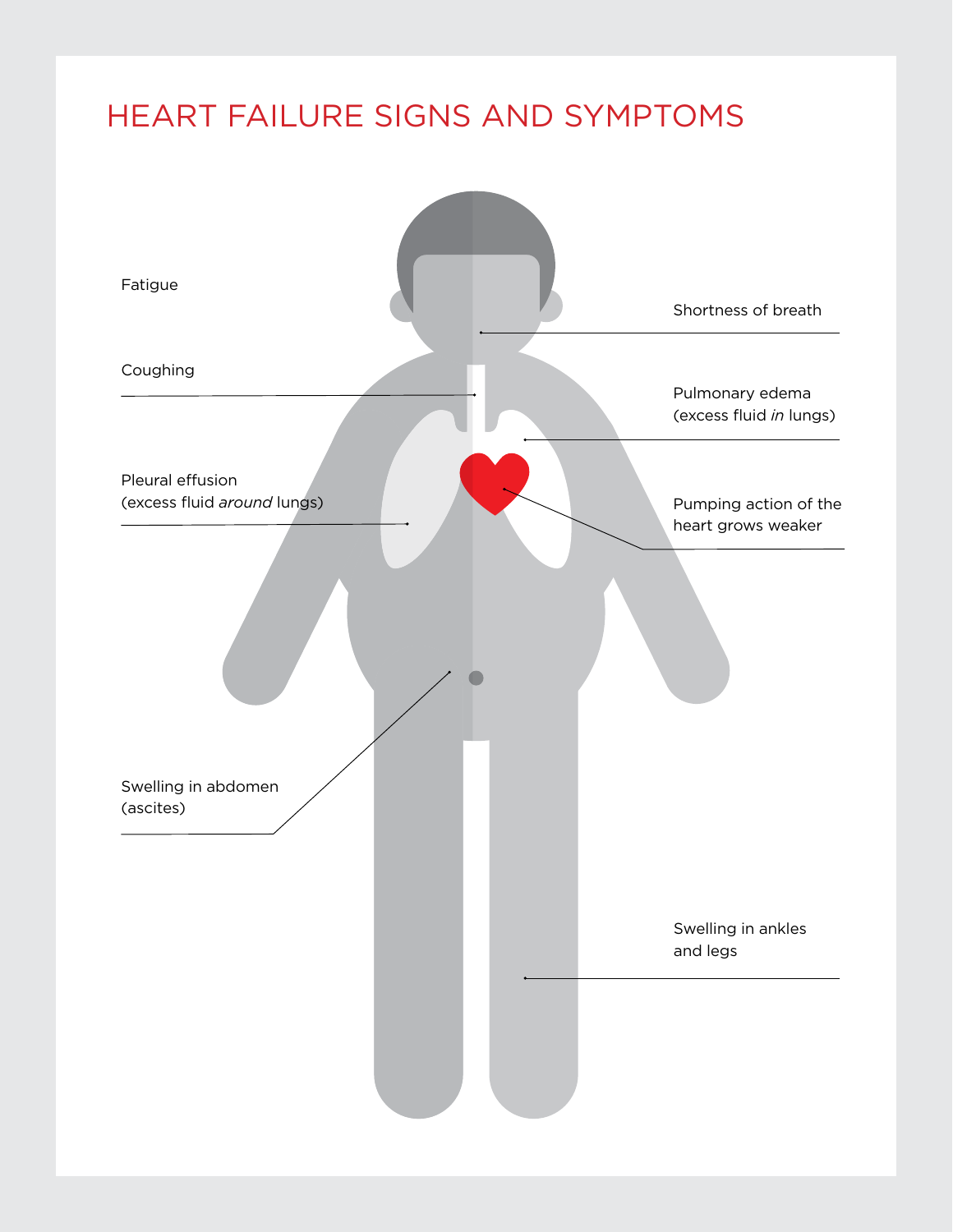## HOW IS HEART FAILURE DIAGNOSED?

Here are some tests your cardiologist may recommend:

An electrocardiogram (EKG) records your heart's rhythm. Abnormalities in your heart's rhythm, such as a rapid heartbeat or irregular rhythm, could suggest that the walls of your heart's chamber are thicker than normal. That could be a warning sign for a heart attack.

Blood tests can check for abnormal blood cells and infections. Blood tests can also check the level of BNP, a hormone that rises with heart failure.

A Chest x-ray takes pictures of the structures inside your chest, such as your heart, lungs, and blood vessels. This test can show whether your heart is enlarged, you have fluid in your lungs, or you have lung disease.

An Echocardiogram (2D Echo) uses sound waves to record heart's structure and motion. The test can determine if you already have poor blood flow, muscle damage, or a heart muscle that doesn't contract normally and valve problems.

## HOW IS HEART FAILURE MANAGED AND TREATED?

Early diagnosis and treatment can help people who have heart failure live longer, more active lives. Treatment for heart failure depends on the type and severity of the heart failure.

The goals of treatment for all stages of heart failure include:



Treating the condition's underlying cause, such as coronary heart disease, hypertension or diabetes



Reducing symptoms



Stopping the heart failure from getting worse



Increasing your lifespan and improving your quality of life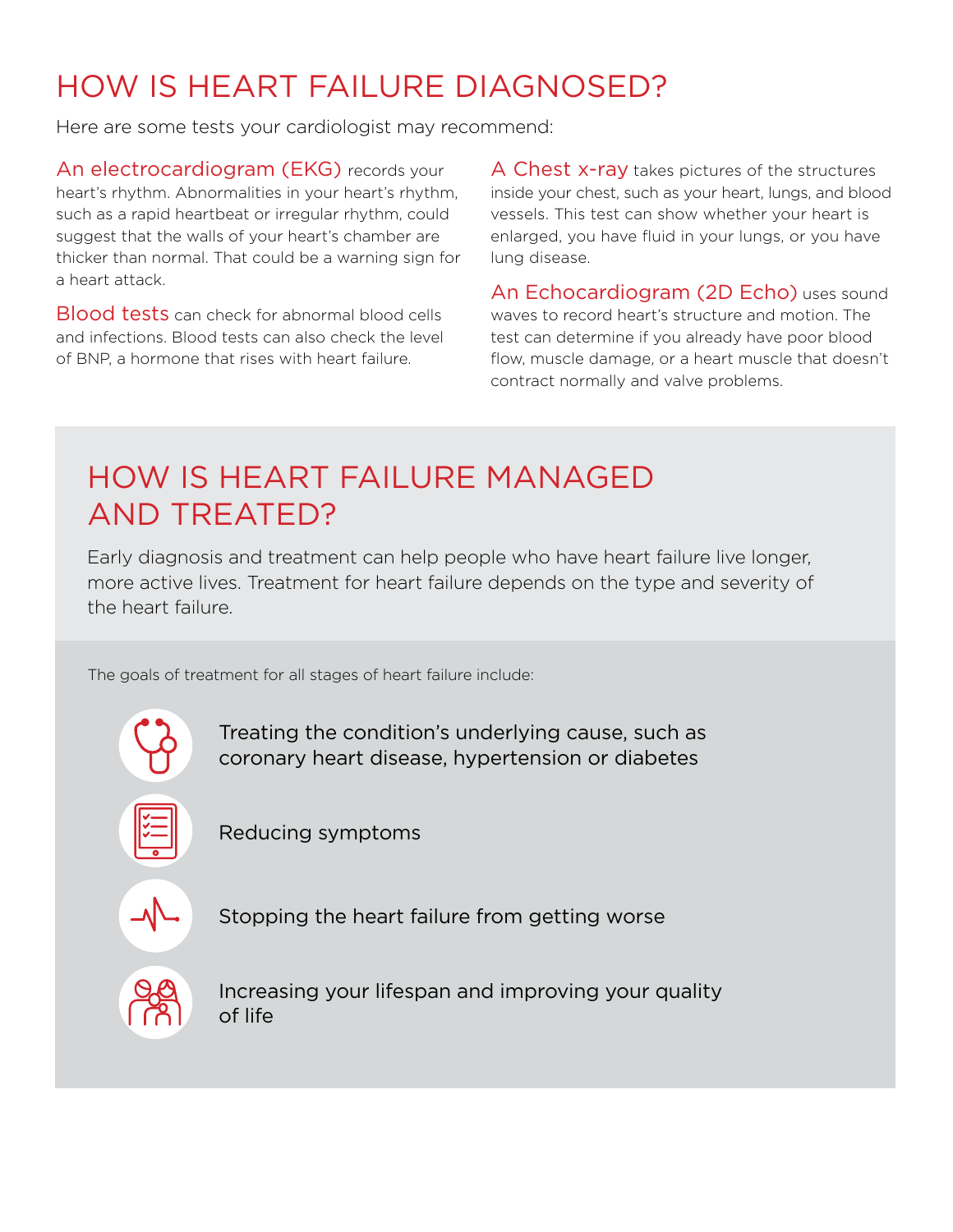## HEART FAILURE MANAGEMENT I. Heart-Healthy Lifestyle Changes

#### Take your weight every day

Your weight tells us very quickly if you have extra fluid in your body. Take your weight every morning after urinating. Wear the same amount of clothing each time you weigh yourself.

An early sign of fluid accumulation is an increase in body weight. This may occur even before shortness of breath or swelling in the legs and other body tissues (edema) is detected. A weight gain of 3 pounds in one day or more than 5 pounds in one week should prompt a call to the physician, who may order an increase in the dose of diuretics or other methods designed to stop the early stages of fluid accumulation before it becomes more severe.

Avoid drinking large amount of fluid. In severe case, your doctor may ask you to limit water intake to 2 liters daily



#### Manage your Diet

No added salt! Too much salt can cause you to hold on to fluid and increase your blood pressure.

## DOs IN MY DIET

**YES** TO FRUITS, VEGETABLES GRAINS AND PROTEIN

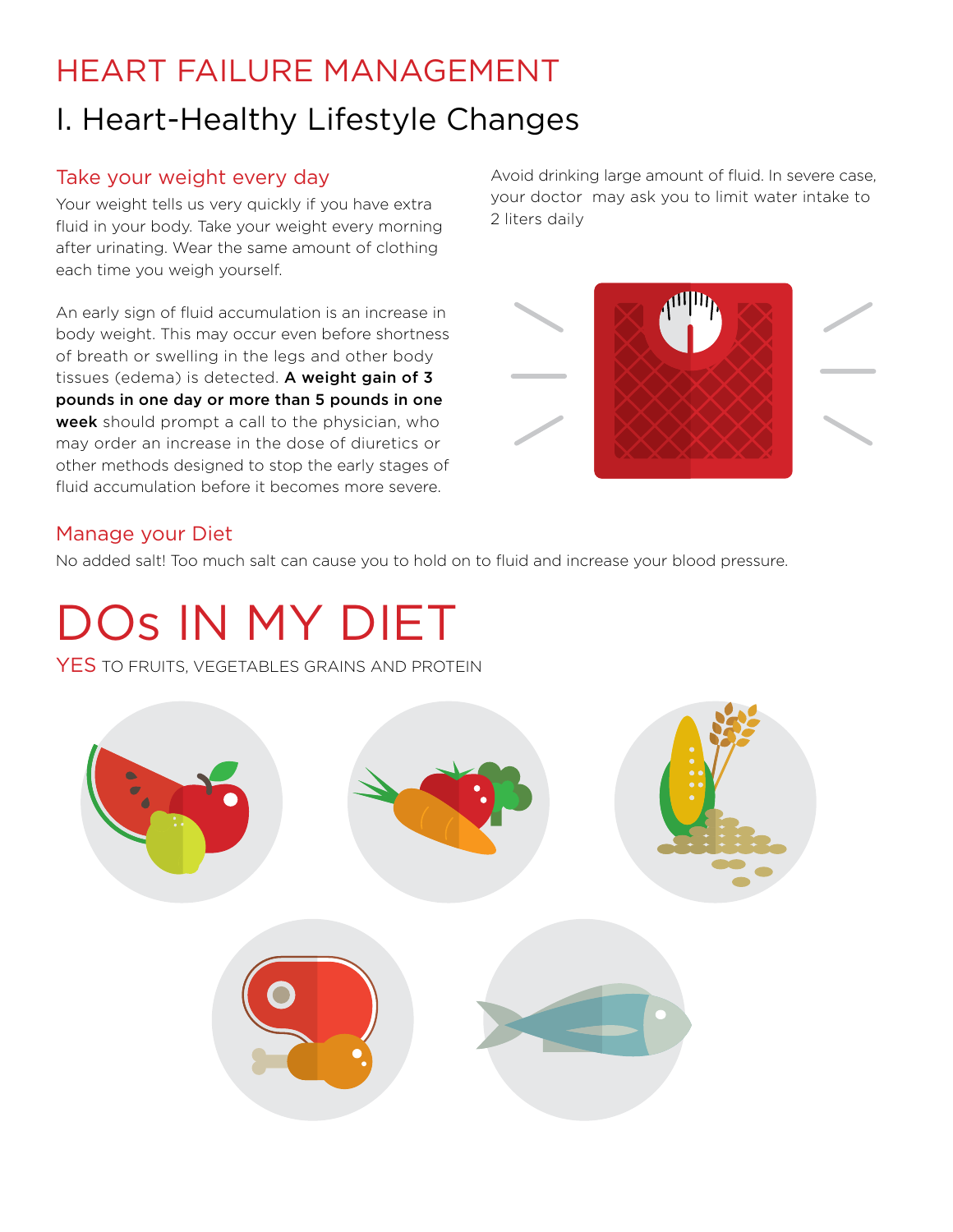## DON'TS IN MY DIET

**NO** TO SALT SHAKER OR FOOD OOZING WITH SALT (eg. potato chips, fries, pretzels) **NO** TO CANNED SOUP, PROCESSED MEATS, PICKLES AND OLIVES



## DO NOT SMOKE

Smoking will worsen your condition and shorten your life. Let your doctor/nurse know if you smoke so we can give you resources on how to quit smoking.



**ONE CIGARETTE TAKES 11 MINUTES OFF YOUR LIFE**. NOT WORTH IT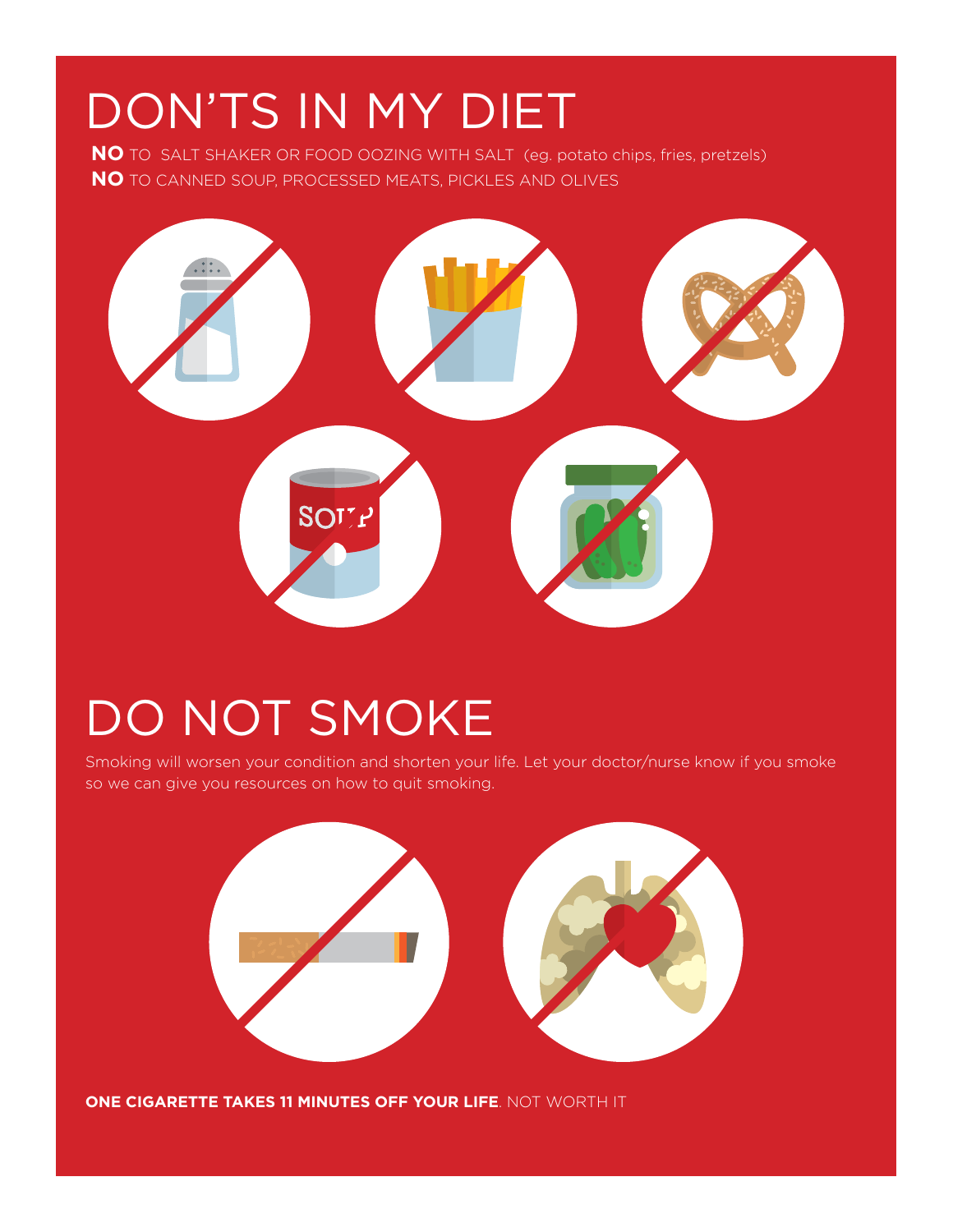#### Gradually increase your activity

Activity keeps your heart healthy. Discuss your activity plan with your doctor first. Then, start out slow and gradually increase your activity to 30 minutes a day. Stop if you get short of breath, dizzy, or develop chest pain.

#### Be careful!

Drink alcohol only in moderation if at all and stay away from illegal drugs. When taking prescription medications, follow instructions carefully and never increase your dose without doctor supervision.

#### Schedule regular doctor visits

You need a close monitoring for this condition. Ask when you should follow up with your doctor and make appointment as soon as you get home.

## II. Take all your medications as prescribed

Your medications will keep your heart healthy. Call your doctor if you miss a medication or develop any side effects that prevent you from taking your medications.

## IMPORTANT!

Take all medications regularly, don't change the amount of your medicine or skip a dose unless your doctor tells you to.



Taking more than one medicine raises the risk of side effects and other problems. Tell your doctor right away about any problems with your medicines.

Make sure your doctors and your pharmacist have a complete list of all of the medications and over-the-counter products that you're taking.

Talk with your doctor before taking any new medications prescribed by another doctor or any new over-the-counter medications or herbal supplements.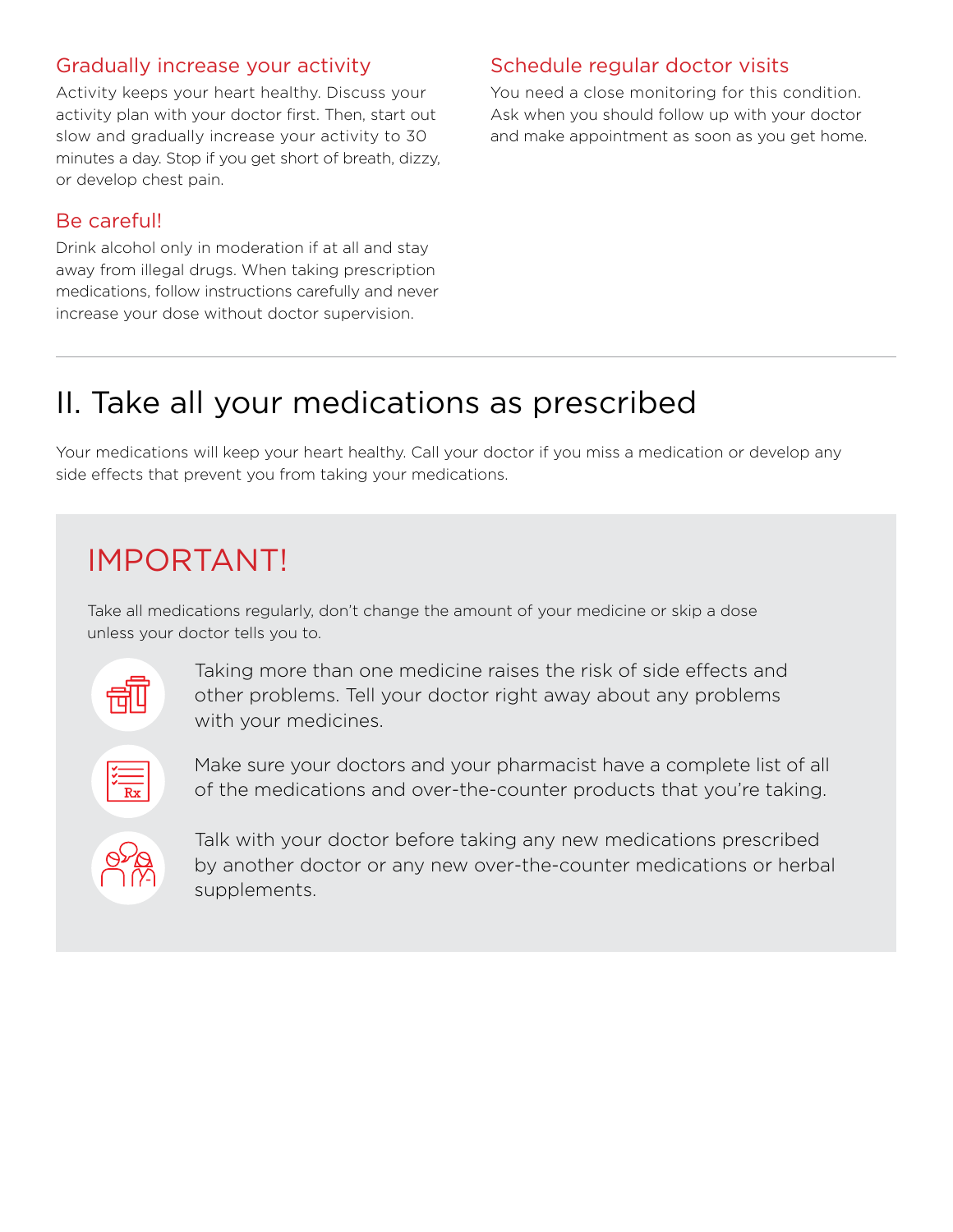## BEING SMART ABOUT YOUR MEDICATIONS

#### Angiotensin-converting enzyme inhibitors (ACE inhibitors)

Open up narrowed blood vessels to improve blood flow. They lower blood pressure and reduce strain on your heart. They also may reduce the risk of a future heart attack.

#### **FXAMPLES:**

#### Lisinopril, Benazepril, Enalapril, Captopril, Ramipril

POSSIBLE SIDE EFFECTS: May cause dizziness, drowsiness, headache, dry cough, swelling of the lips, tongue and throat

#### Angiotensin receptor blockers (ARBs)

Relax your blood vessels and lower blood pressure to decrease your heart's workload.

#### EXAMPLES: Losartan, Valsartan, Irbesartan, Candesartan

POSSIBLE SIDE EFFECTS: May cause dizziness, loose stools, cough, swelling of the lips, tongue and throat

#### Aldosterone receptor blockers

Trigger the body to remove excess sodium through urine. This lowers the volume of blood that the heart must pump.

#### EXAMPLES: Spironolactone, Eplerenone

POSSIBLE SIDE EFFECTS: Dizziness, upset stomach, high potassium (weakness, numbness)

#### Beta blockers

Slow your heart rate and lower your blood pressure to decrease your heart's workload.

#### EXAMPLES: Atenolol, Carvedilol, Metoprolol

POSSIBLE SIDE EFFECTS: Dizziness or drowsiness, fatigue (Check with your physician if you have asthma)

#### Calcium channel blockers

#### EXAMPLES: Diltiazem, Verapamil, Amlodipine

POSSIBLE SIDE EFFECTS: Dizziness or drowsiness, headache, constipation

#### **Digoxin**

Makes the heart beat stronger and pump more blood.

#### EXAMPLES: Lanoxin

POSSIBLE SIDE EFFECTS: Dizziness, upset stomach, loose stools

#### **Diuretics**

Help reduce fluid buildup in your lungs and swelling in your feet and ankles.

EXAMPLES: Lasix, Bumex

POSSIBLE SIDE EFFECTS: Dizziness, headache, lightheaded

#### Hydralazine hydrochloride

Helps relax your blood vessels so your heart doesn't work as hard to pump blood.

#### Examples: Apresoline

Possible Side Effects: lupus-like syndrome (joint pains)

#### **Nitrates**

Prevent and relieve chest pain

EXAMPLES: Nitroglycerin, Ismo, Imdur

POSSIBLE SIDE EFFECTS: headache, dizziness, weakness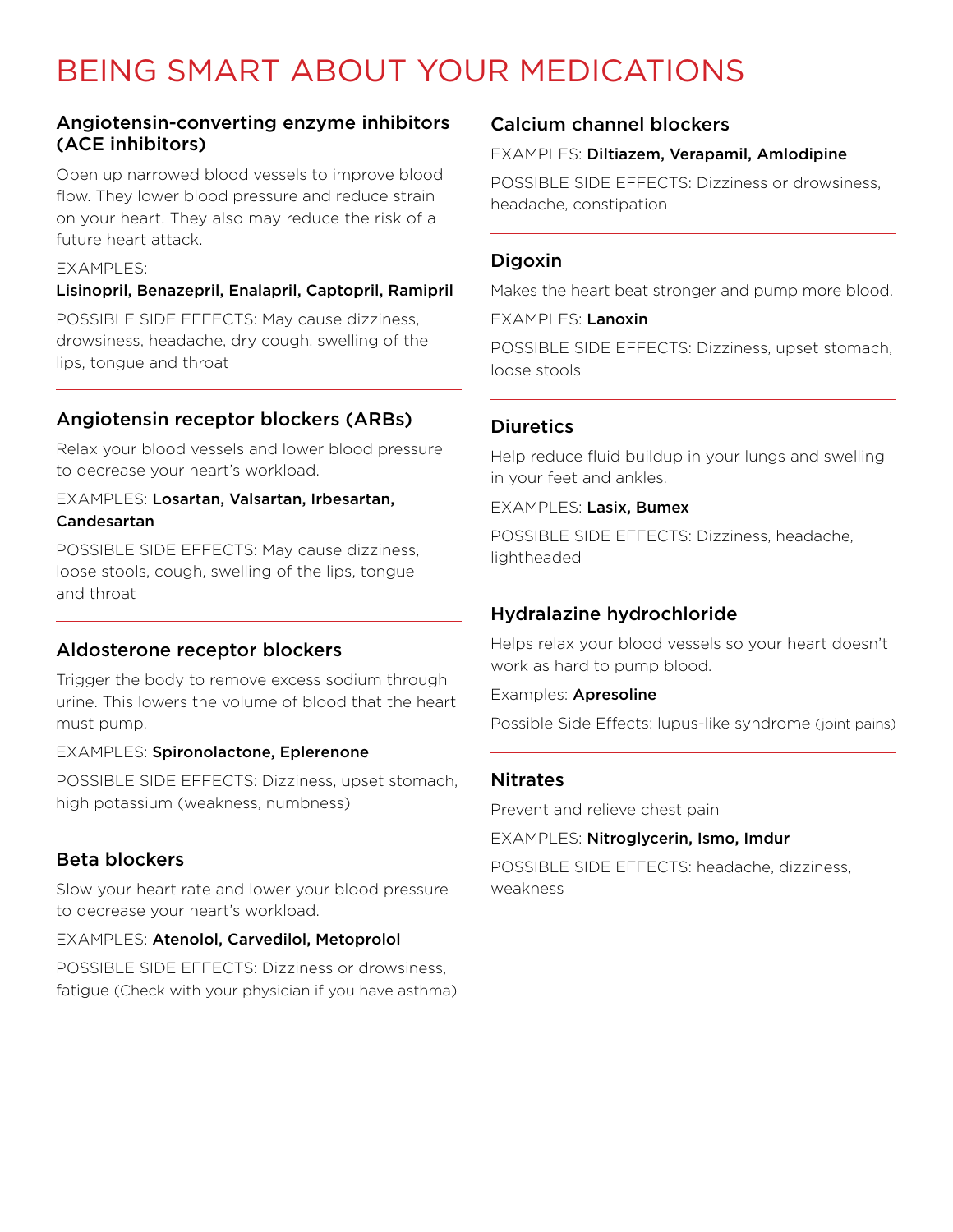## STEPS TO PREVENT HEART FAILURE FROM GETTING WORSE

CERTAIN ACTIONS CAN WORSEN YOUR HEART FAILURE, SUCH AS:

- High altitude will affect how you feel. Talk to your doctor before travelling above 5000 feet.
- Jacuzzis or hot tubs may lower your blood pressure and make you dizzy or faint.
- Not following your diet (for example, eating salty foods).
- Forgetting to take your medicines.
- Drinking alcohol; smoking.

These actions can lead to a hospital stay. If you have trouble following your diet, talk with your doctor. He or she can help arrange for a dietitian to work with you. Avoid drinking alcohol.

Try to avoid respiratory infections like the flu and pneumonia. Ask your doctor or nurse about getting flu and pneumonia vaccines.

IF YOU HAVE HEART FAILURE, IT'S IMPORTANT TO KNOW:

- When to seek help. Ask your doctor when to make an office visit or get emergency care.
- Phone numbers for your doctor and hospital.
- Directions to your doctor's office and hospital and people who can take you there.
- A list of medicines you're taking.

## EMOTIONAL ISSUES AND SUPPORT

Living with heart failure may cause fear, anxiety, depression, and stress. Talk about how you feel with your health care team. Talking to a professional counselor also can help. If you're very depressed, your doctor may recommend medicines or other treatments that can improve your quality of life.

Joining a patient support group may help you adjust to living with heart failure. You can see how other people who have the same symptoms have coped with them. Talk with your doctor about local support groups or check with an area medical center. Support from family and friends also can help relieve stress and anxiety. Let your loved ones know how you feel and what they can do to help you.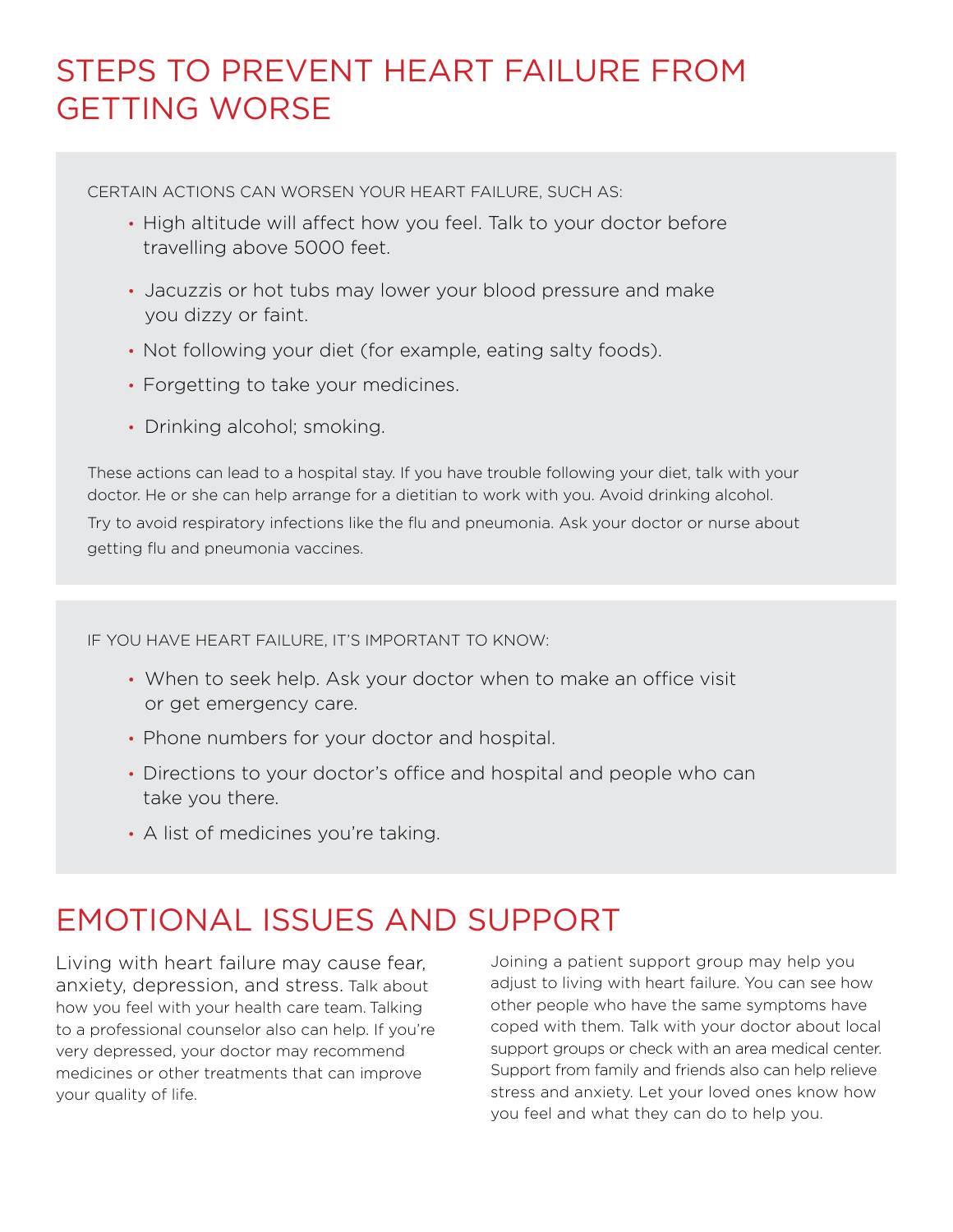### LIVING WELL WITH HEART FAILURE

Currently, heart failure has no cure. You'll likely have to take medicine and follow a treatment plan for the rest of your life.

Despite treatment, symptoms may get worse over time. You may not be able to do many of the things that you did before you had heart failure. However, if you take all the steps your doctor recommends, you can stay healthier longer. Researchers also might find new treatments that can help you in the future.

Watch heart failure on video for more information: http://stjudemedicalcenter.videosforhealth.com/

### References:

www.heart.org www.cardiosmart.org www.healthline.com/health/congestive-heart-failure www.hearthub.org www.medicinenet.com/congestive\_heart\_failure\_chf\_overview.htm www.nlm.nih.gov/medlinephlus/tutorial/congestiveheartfailure/htm www.nhlbi.nih.gov/health/health-topics/topics/htm